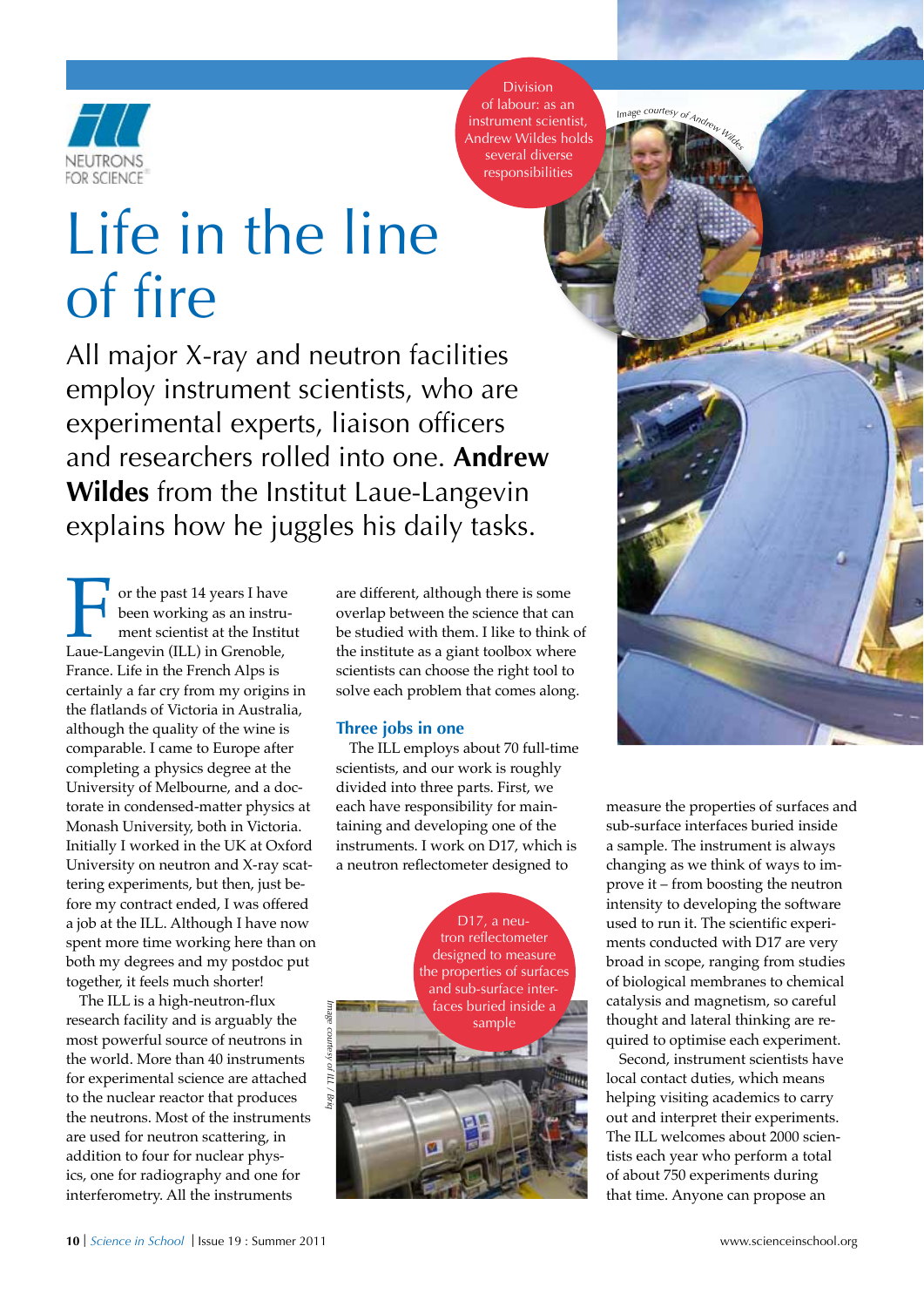## Feature article



### **Physics**  $\bullet$  Nuclear physics *<u>Physics careers</u>*  **Ages 16-19**

Andrew Wildes, an instrument scientist at the Institut Laue-Langevin, discusses his life as a professional scientist and gives an insight into the workings of a large international scientific facility. The article would make a good starting point for a discussion of the careers available to scientists, and to physicists in particular. It also provides some information about how large-scale international facilities are run and how they operate.

*Alby Reid, UK*



experiment at the ILL, but they must be approved through competitive scientific evaluation. Once a proposal is accepted, the researchers are assigned *beam time* to carry out the experiment. Neutron-scattering experiments typically take between two days and two weeks, depending on the instrument

and the type of experiment, and the visitors want to get the best use out of every available neutron.

This aspect of the work can be very rewarding, as my colleagues and I are exposed to new and exciting ideas, and get to meet many people. We can act as the local contact on any of the instruments at the ILL. As well as working on D17, I often act as the local contact for the three-axis spectrometers, which are instruments particularly suited for measuring structural and magnetic vibrations in crystals. Being able to work on other instruments means that I can collaborate closely with visitors as they move

*Image courtesy of ILL / P Ginter*

**Neutron** guides, down which the beams of neutrons pass

*Imag<sup>e</sup> <sup>c</sup>ourte<sup>s</sup><sup>y</sup> <sup>o</sup>f IL<sup>L</sup> / <sup>B</sup>ri<sup>q</sup>*